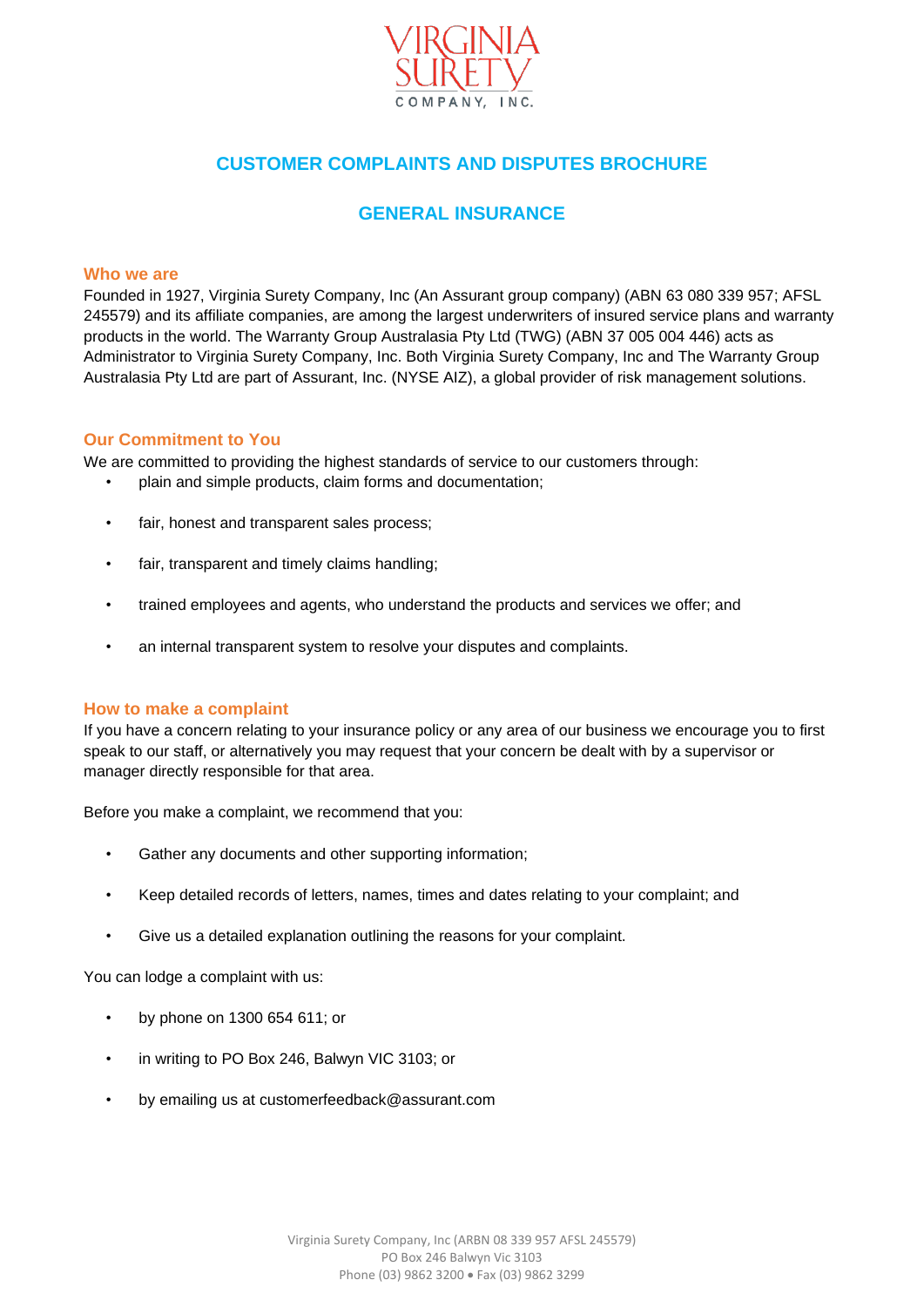# **Internal Dispute Resolution (IDR) process**

VSC adheres to the process and timelines specified in ASIC Regulatory Guide (RG) 271 and the General Insurance Code of Practice (**Code**) in relation to its IDR Process. Further information about the IDR process and the Code is described further below.

# **First Point of Contact**

Our team will endeavour to resolve your complaint at the first point of contact; however, if you are not happy with the outcome of your complaint or it is not resolved in five days, it will be escalated to Stage One.

You will receive a written IDR Response to your complaint even if it is resolved in 5 business days if:

- (a) You request a written response; or
- (b) Your complaint is about:
	- (i) hardship;
	- (ii) a declined insurance claim;
	- (iii) the value of your insurance claim.

## **Stage One**

To ensure we can assist you with your complaint you must provide us all necessary documentation relating to your complaint and give us a detailed explanation outlining the reasons for the complaint. Our team will then review your complaint and provide a written response within **15 calendar days** from the time it was escalated to Stage One.

If we are unable to respond within **15 calendar days** we will provide you an IDR delay notification that informs you about

- reasons for the delay,
- your right to take your complaint to AFCA if you are dissatisfied, and
- The contact details for AFCA.

#### **Stage Two**

If your complaint is not resolved to your satisfaction at Stage One, you may refer the matter to VSC's IDR panel for further review.

Our IDR Panel will review your complaint and decide upon the appropriate outcome. You will be provided with written notification of the outcome within **10 calendar days** from the time it was referred to Stage Two.

Our written notification will include:

- reasons for our decision;
- your right to take your complaint to AFCA if you are dissatisfied, and
- contact details for AFCA.

The IDR process (Stage One and Stage Two) shall take no more than 30 calendar days, unless an alternative timeframe is agreed. We will update you on the progress of your complaint every 10 business days.